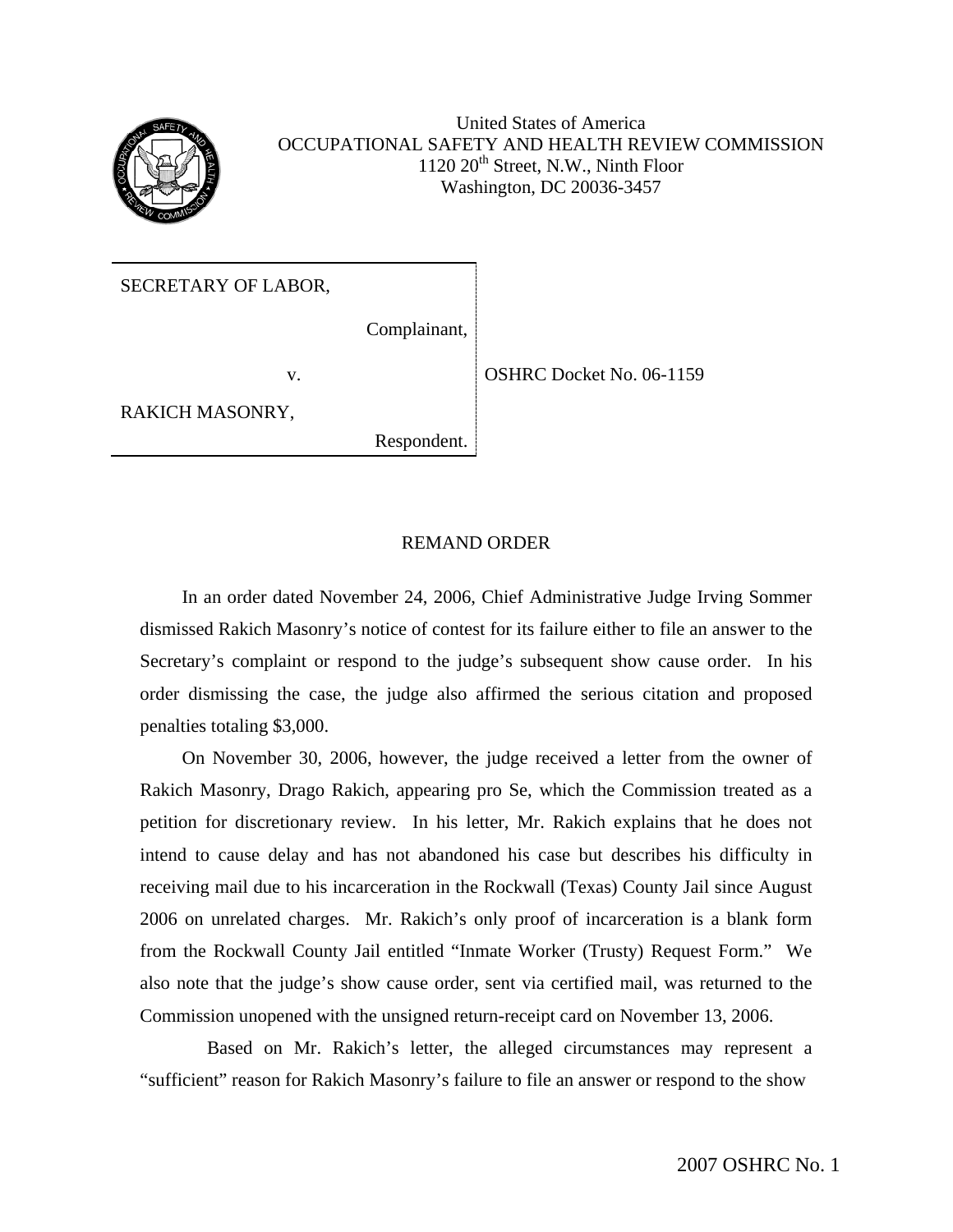cause order under Commission Rule of Procedure 101(b), 29 C.F.R. § 2200.101(b). However, the Commission has not been presented with a sufficient factual record to make such a decision.

Accordingly, we set aside the judge's order of dismissal and remand for further proceedings consistent with this order.

SO ORDERED.

 $\frac{|S|}{|S|}$ W. Scott Railton Chairman

 $\sqrt{s/2}$ Thomasina V. Rogers Commissioner

 /s/ Horace A. Thompson Commissioner

Date: January 12, 2007